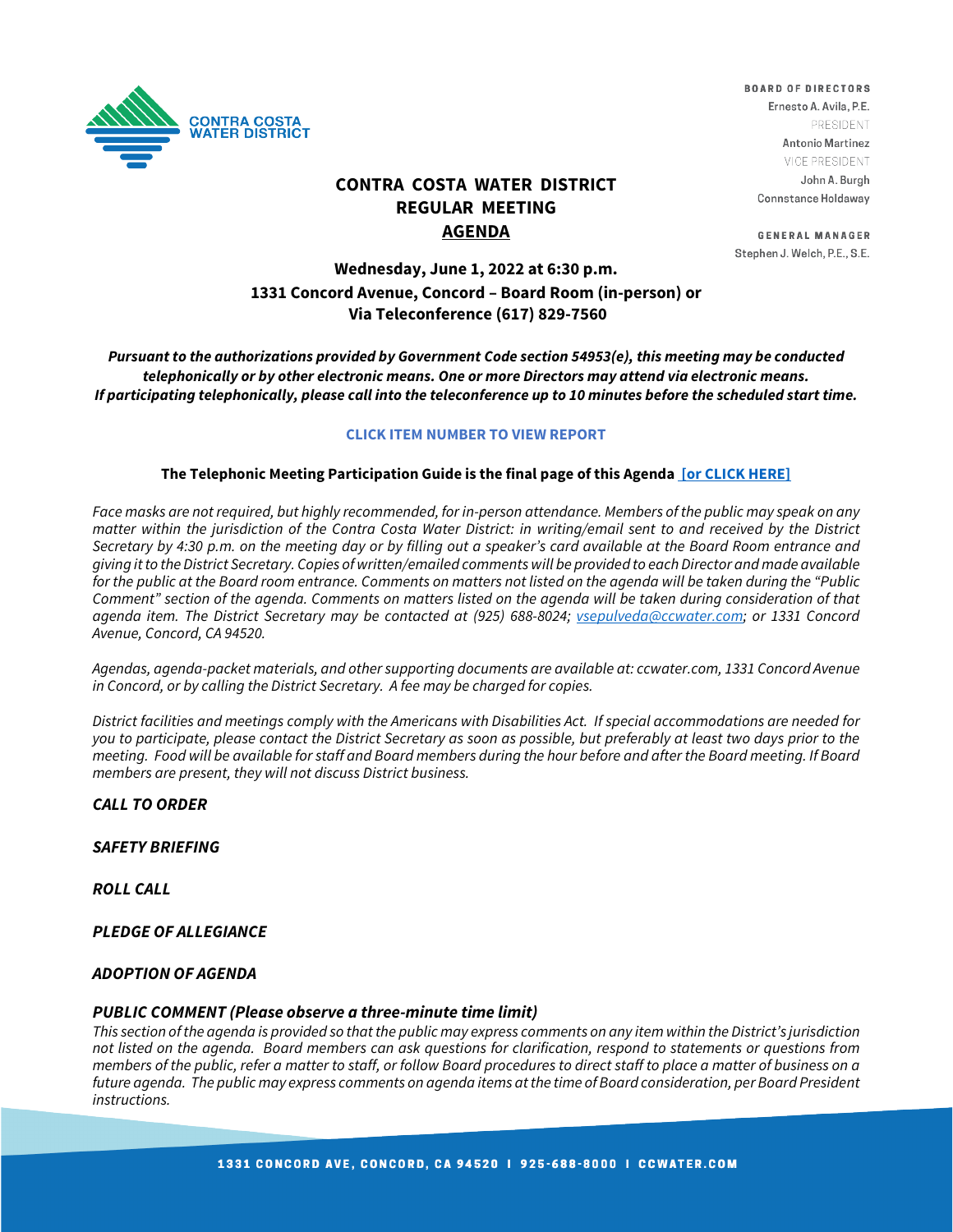Board Agenda June 1, 2022 Page 2

### *DIVISION 1 VACANCY*

- 1. Fill Division 1 Vacancy on the Board of Directors (if continued from June 1 Special Meeting)
	- a. Continue discussion for Division 1 Director appointment;
	- b. Consider appointment of new Division 1 Director; or
	- c. Defer appointment to future Board meeting date or November election

### *CONSENT CALENDAR*

*The following items have been reviewed by the General Manager. To his knowledge, there is no opposition to the action. The items can be acted on in one consolidated motion as recommended or may be removed from the Consent Calendar and separately considered at the request of any person.*

- [2.](https://www.ccwater.com/DocumentCenter/View/11256/2-2022-Calendar-of-Board-Future-Services) Approve Directors' Services/Business and Travel Expenses
	- a. Future Services May 2022
- [3.](https://www.ccwater.com/DocumentCenter/View/11257/3-042022-Board-Meeting-Minutes) Approval of meeting minutes April 20, 2022
- [4.](https://www.ccwater.com/DocumentCenter/View/11258/4--06-02-22-Warrant-Packet) Approve the Warrant Register dated June 2, 2022
- [5.](https://www.ccwater.com/DocumentCenter/View/11259/5-Notice-of-Election-Div-1-and-2) Adopt Resolution No. 22-018 calling for and providing notice of a consolidated election to be held November 8, 2022 for Contra Costa Water District Board of Directors Divisions 1 and 2.
- [6.](https://www.ccwater.com/DocumentCenter/View/11260/6-Cypress-Preserve---Canal-Improvements-Agreement) Authorize execution of the Canal Improvements Agreement with ACD-TI Oakley to address impacts resulting from the ACD-TI development at Grand Cypress Preserve that ensures a representative costshare of canal fees toward the Canal Replacement Project.
- [7.](https://www.ccwater.com/DocumentCenter/View/11261/7-Authorize-Purchase-of-Heavy-Equipment) Authorize the purchase of seven heavy equipment vehicles totaling \$970,136.37 excluding taxes, tire registration, and DMV fees to Sourcewell approved vendors as listed in the attached summary.
- [8.](https://www.ccwater.com/DocumentCenter/View/11262/8-InfoSend-Contract-Extension) Authorize execution of a technical services agreement between the District and InfoSend to provide bill data processing, printing, and mailing services in the amount not to exceed \$250,000 for FY23 and \$275,000 for FY24, with the option to extend the agreement for a third year and fourth year in amounts authorized by Board approval of FY25 and FY26 budgets.

### *ACTION*

[9.](https://www.ccwater.com/DocumentCenter/View/11263/9-FY23-Purchase-of-Water-Treatment-Chemicals) Award FY23 water treatment chemical bids to the companies listed on the Bid and Cost Summary at the indicated bid unit prices for a total authority not to exceed \$6,063,581.

### *DISCUSSION AND INFORMATION*

[10.](https://www.ccwater.com/DocumentCenter/View/11264/10-Review-of-the-Proposed-FY23-FY24-Budget-Part-2) Review and comment on the proposed FY23-FY24 budget. [\(Proposed FY23-F24 Budget Document\)](https://www.ccwater.com/DocumentCenter/View/11164/FY23-FY24-Proposed-Budget_June1)

### *REPORTS FOR DISCUSSION*

- [11.](https://www.ccwater.com/DocumentCenter/View/11265/11-Committee-Post-Meeting-Reports) Committee Report(s):
	- a. Public Information and Conservation Committee Post Meeting Report (4/27/22)
	- b. Finance Committee Post Meeting Report (4/28/22)
- 12. Schedule Future Meeting Dates and Times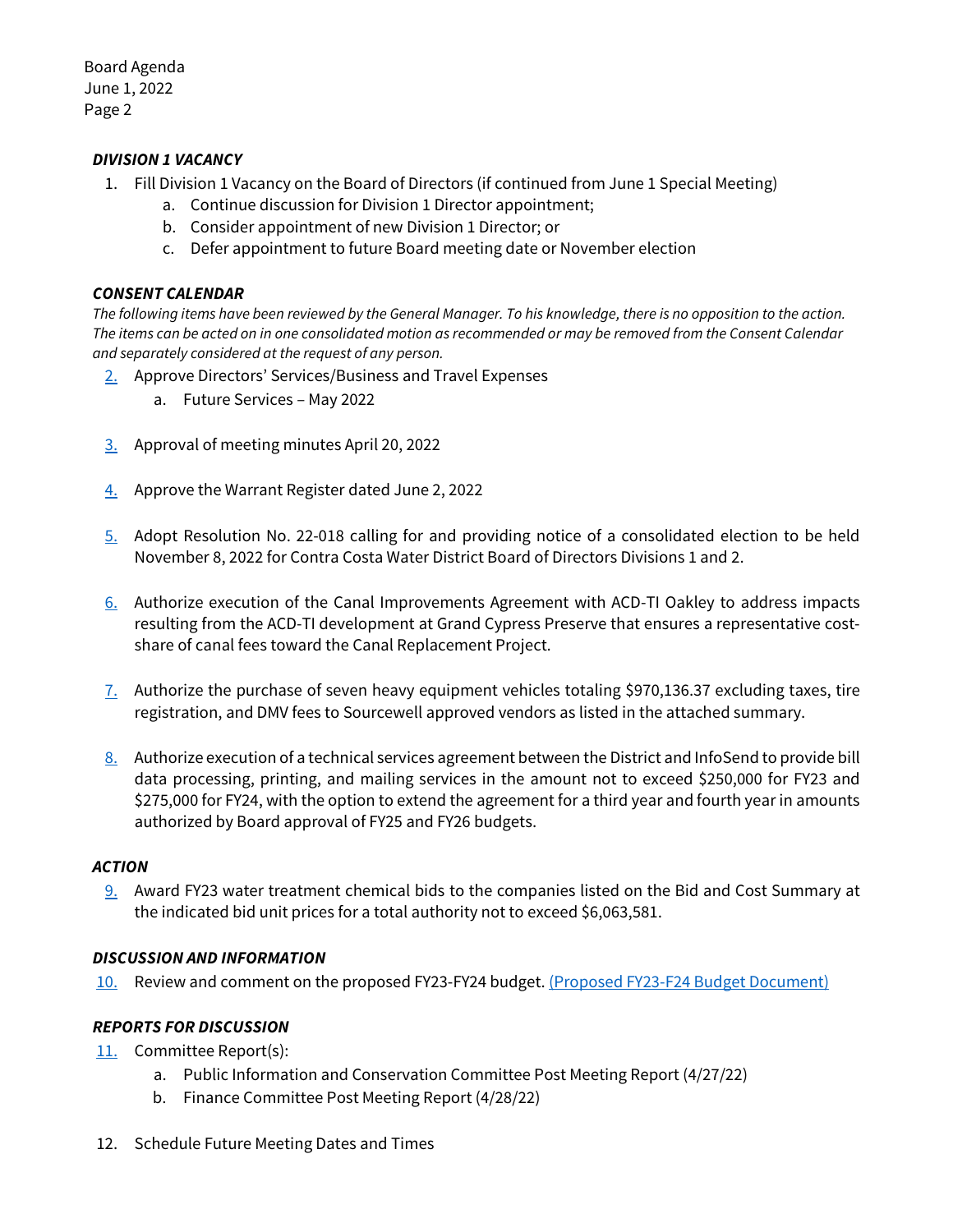Board Agenda June 1, 2022 Page 3

### *REPORTS*

- 13. General Manager
- 14. Legal Counsel
- 15. Board Members

### *CLOSED SESSION*

16. Public Employee Performance Evaluation as allowed under Government Code Section 54957, Employee: General Manager.

#### *RECONVENE FROM CLOSED SESSION*

17. Report on Closed Session

### *ADJOURNMENT*

The next regular meeting of the Board of Directors will be held on Wednesday, June 15, 2022, commencing at 6:30 p.m. in the Board Room located at 1331 Concord Avenue, Concord, and via teleconference.

|                                                                                                                                                                                                                         | June 2022            |                                                                 |
|-------------------------------------------------------------------------------------------------------------------------------------------------------------------------------------------------------------------------|----------------------|-----------------------------------------------------------------|
| Mayor's Conference                                                                                                                                                                                                      | June $2 - 6:30$ p.m. | Teleconference                                                  |
| <b>State Legislative Visits</b>                                                                                                                                                                                         | June 7 – TBD         | Sacramento, CA                                                  |
| Los Vaqueros Joint Powers Authority (LV JPA)<br><b>Board Meeting</b>                                                                                                                                                    | June 8 - 9:30 a.m.   | Teleconference                                                  |
| Board of Supervisors – Transportation, Water<br>& Infrastructure Meeting                                                                                                                                                | June 13 – 9:00 a.m.  | Teleconference                                                  |
| <b>CCWD Board Meeting</b>                                                                                                                                                                                               | June 15 – 6:30 p.m.  | Board Room - 1331 Concord Ave.<br>Teleconference (617) 829-7560 |
| East Bay Leadership Council Board (EBLC)<br>Meeting                                                                                                                                                                     | June 17 - 7:45 a.m.  | Teleconference                                                  |
| California Special Districts Association -<br><b>Contra Costa County Meeting</b>                                                                                                                                        | June 20 - 10:00 a.m. | Teleconference                                                  |
| <b>EBLC Water &amp; Environment Task Force</b>                                                                                                                                                                          | June 21 - 8:30 a.m.  | Teleconference                                                  |
| Note: This meeting schedule includes meetings where two or more members of the Board may be in attendance<br>and District holidays. The schedule may be changed without notice. For the latest information and agendas, |                      |                                                                 |

*contact the District Secretary at (925) 688-8024.*